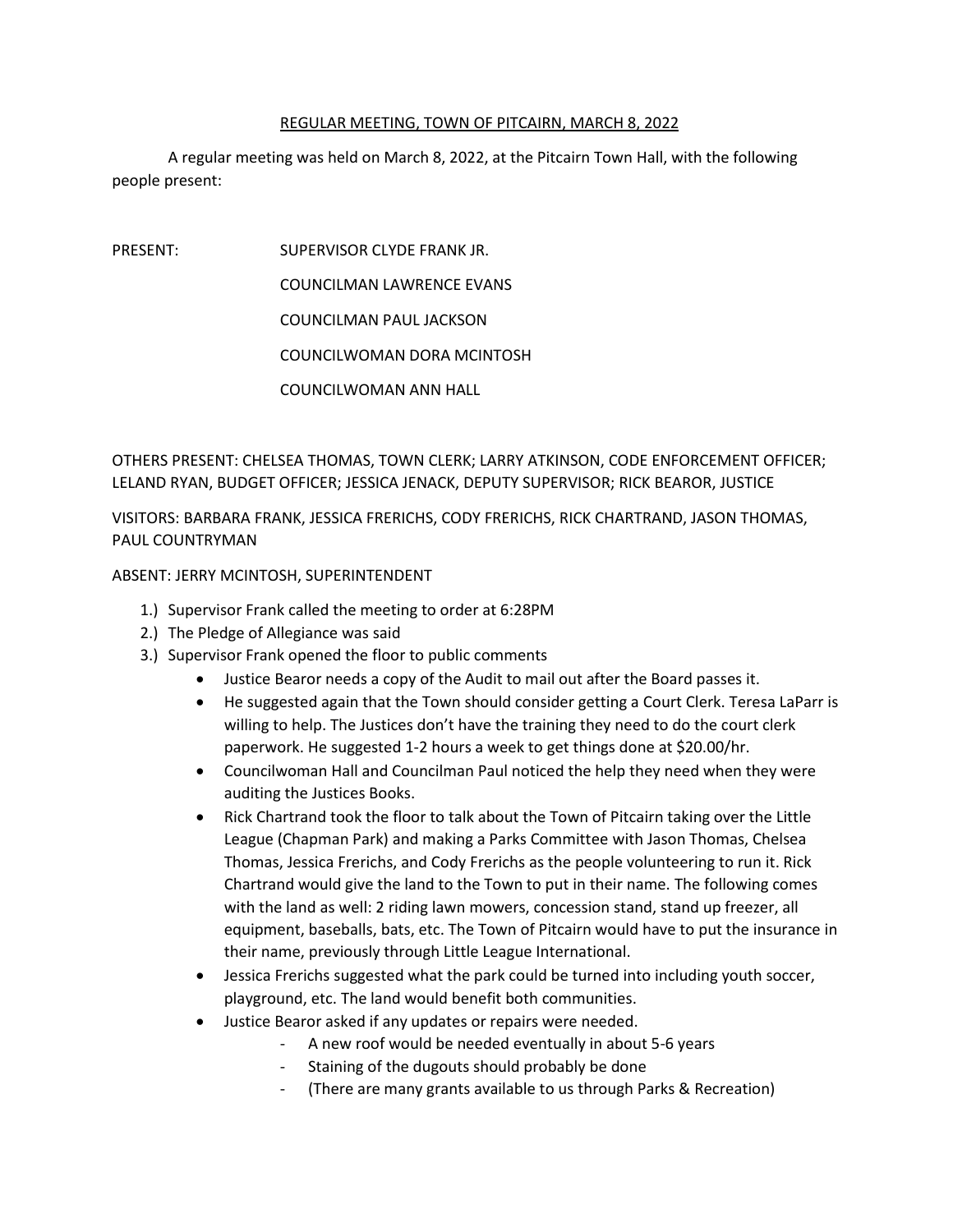- Supervisor Frank will contact Judy Wood about the Insurance and Peter Walton about how to legally transfer the land over to the Town.
- Rick Chartrand will be continuing with sign ups and starting the program this year to show the Committee how to run it.
- Moncrief Land Surveying did the land survey and would have record. Rick Chartrand knows where 3 of the 4 markers are.
- 4.) **RESOLUTION #13/22 TRANSFER OF CHAPMAN PARK (LITTLE LEAGUE) TO THE TOWN OF PITCAIRN** Councilwoman Hall made the motion, seconded by Councilman Evans to accept the following resolution: RESOLVED, to transfer the Chapman Park to the Town of Pitcairn for the use of Little League.

| Roll call vote: | COUNCILMAN EVANS        | YES        |
|-----------------|-------------------------|------------|
|                 | COUNCILMAN JACKSON      | <b>YFS</b> |
|                 | COUNCILWOMAN HALL       | <b>YFS</b> |
|                 | COUNCILWOMAN MCINTOSH   | <b>YFS</b> |
|                 | <b>SUPERVISOR FRANK</b> | YFS        |

- Justice Bearor left at 6:51PM
- 5.) **RESOLUTION # 14/22 FORMING OF LITTLE LEAGUE COMMITTEE** Councilwoman Hall made the motion, seconded by Councilwoman Dora to accept the following resolution: RESOLVED, to appoint the following people as in charge of the decision making and maintenance of the Little League Committee. The Committee contains the following: Jason Thomas, Chelsea Thomas, Cody Frerichs, and Jessica Frerichs.

| COUNCILMAN EVANS        | YFS |
|-------------------------|-----|
| COUNCILMAN JACKSON      | YES |
| COUNCILWOMAN HALL       | YFS |
| COUNCILWOMAN MCINTOSH   | YFS |
| <b>SUPERVISOR FRANK</b> | YFS |
|                         |     |

• Rick Chartrand left at 7:03PM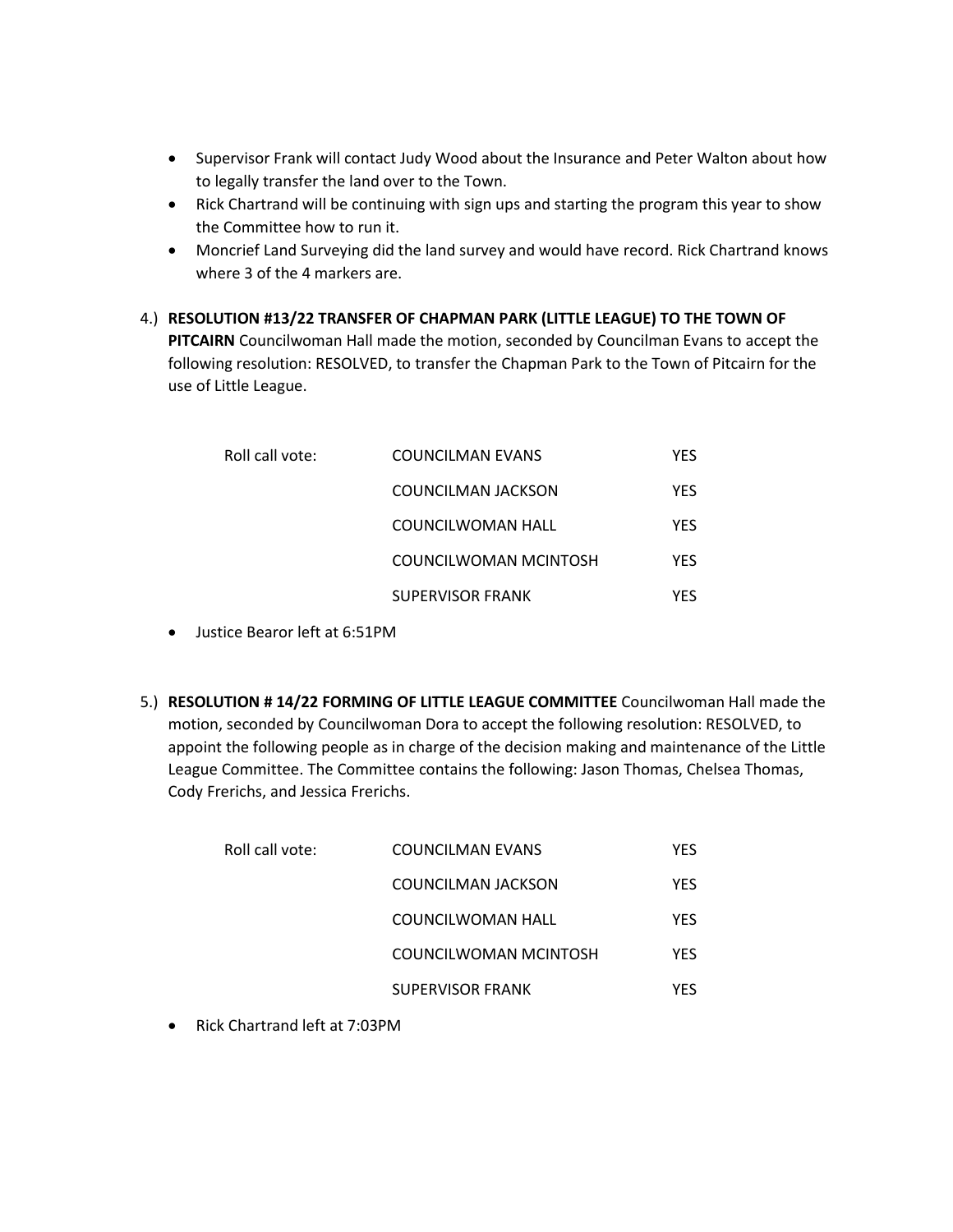6.) **RESOLUTION #15/22 AUDIT OF JUSTICES BOOKS** Councilwoman Hall made the motion, seconded by Councilman Jackson to accept the following resolution: RESOLVED, that the records of the Justices were examined and found to be correct.

| Roll call vote: | COUNCILMAN EVANS        | YES |
|-----------------|-------------------------|-----|
|                 | COUNCILMAN JACKSON      | YES |
|                 | COUNCILWOMAN HALL       | YES |
|                 | COUNCILWOMAN MCINTOSH   | YES |
|                 | <b>SUPERVISOR FRANK</b> | YFS |

- 7.) Code Enforcement Officer Atkinson reported:
	- No new building permits this month
	- Clerk Thomas sent out a couple permits in the mail for up in Jayville
	- There will be a court hearing this Thursday for the resident he issued a ticket to for junk in the yard.
	- A question of what it takes for a house to be condemned by the town was brought up. Officer Atkinson said you would have to submit a form to him and go from there.
	- Cody & Jessica Frerichs left at 7:12PM
- 8.) Clerk Thomas read the Clerk's Report:

|           | • 6 Dog Licenses                       | 66.00 |
|-----------|----------------------------------------|-------|
| $\bullet$ | 2 Copies Certified Death Certificates  | 20.00 |
|           | TOTAL LOCAL SHARES REMITTED:           | 86.00 |
|           | TOTAL NON LOCAL REVENUES:              | 8.00  |
|           | TOTAL STATE, COUNTY, & LOCAL REVENUES: | 94.00 |

9.) **RESOLUTION #16/22 ACCEPTANCE OF MINUTES** Councilman Evans made the motion, seconded by Councilman Jackson to accept the following resolution: RESOLVED, that the February 8, 2022 minutes were found to be correct.

| Roll call vote: | COUNCILMAN EVANS        | YFS  |
|-----------------|-------------------------|------|
|                 | COUNCILMAN JACKSON      | YFS  |
|                 | COUNCILWOMAN HALL       | YFS  |
|                 | COUNCILWOMAN MCINTOSH   | YFS. |
|                 | <b>SUPERVISOR FRANK</b> | YFS. |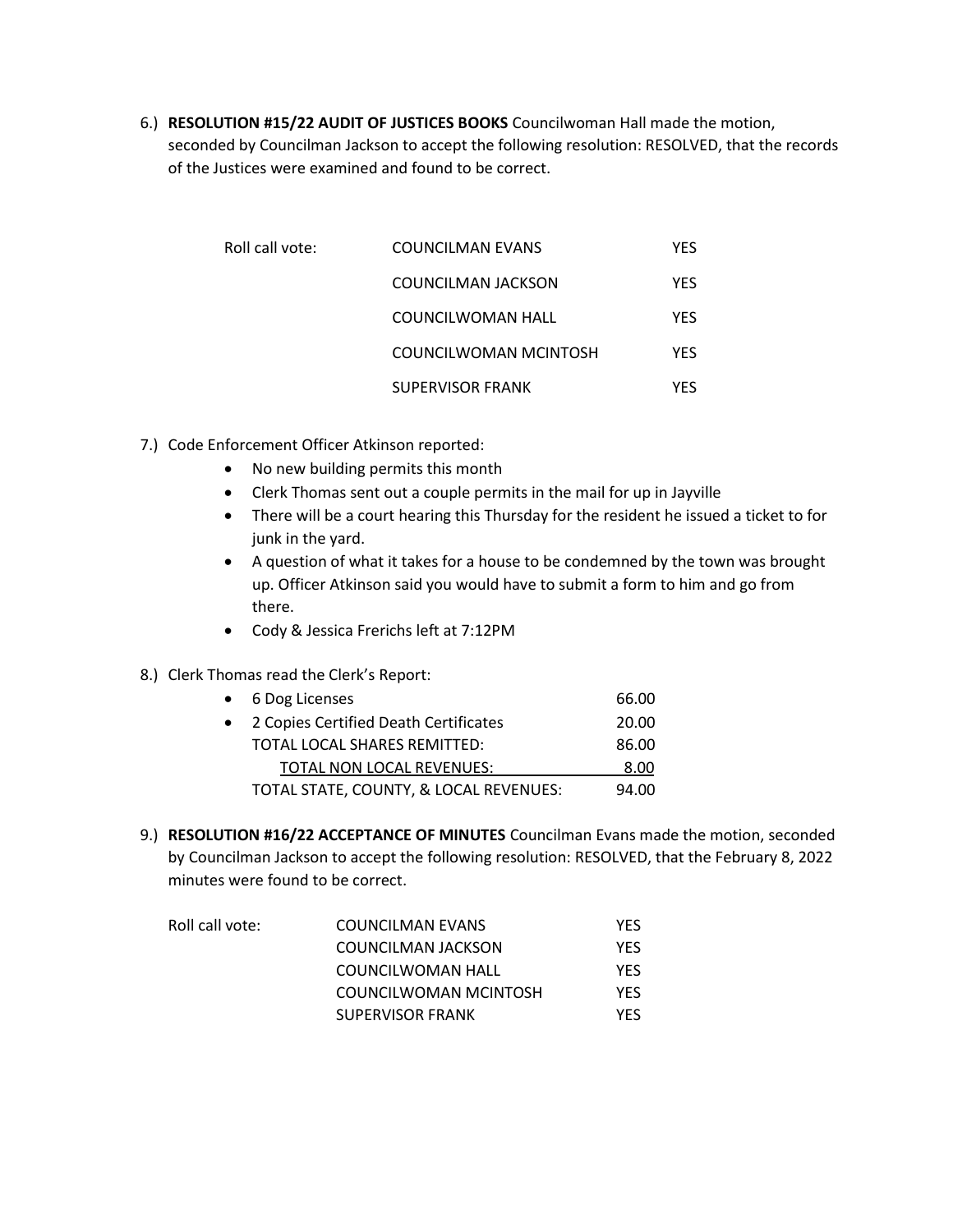10.)**RESOLUTION #17/22 ACCEPTANCE OF JUSTICES GRANT** Councilwoman Hall made the motion, seconded by Councilman Jackson to accept the following resolution: RESOLVED, that the grant was approved for the new office furniture in the amount of \$2,679.92.

| Roll call vote: | COUNCILMAN EVANS          | <b>YFS</b> |
|-----------------|---------------------------|------------|
|                 | <b>COUNCILMAN JACKSON</b> | <b>YFS</b> |
|                 | COUNCILWOMAN HALL         | <b>YFS</b> |
|                 | COUNCILWOMAN MCINTOSH     | <b>YFS</b> |
|                 | <b>SUPERVISOR FRANK</b>   | YFS        |

11.) Supervisor Frank handed out the Supervisor's report and reconciled bank statements SUPERVISOR'S REPORT:

|                              | <b>Balance</b><br>01/31/2022 | <b>Increases</b> | Decreases  | <b>Balance</b><br>02/28/2022 |
|------------------------------|------------------------------|------------------|------------|------------------------------|
| A GENERAL FUND-TOWNWIDE      |                              |                  |            |                              |
| Cash-Checking                | 165,006.38                   | 65,321.55        | 23,521.41  | 206,806.52                   |
| Cash-Savings                 | 230,025.96                   | 6.80             | 0.00       | 230,032.76                   |
| Petty Cash                   | 100.00                       | 0.00             | 0.00       | 100.00                       |
| <b>Building Reserve</b>      | 83,115.65                    | 2.46             | 0.00       | 83,118.11                    |
| <b>TOTAL</b>                 | 478,115.65                   | 65,330.81        | 23,521.41  | 520,057.39                   |
|                              |                              |                  |            |                              |
| DA HIGHWAY-TOWNWIDE          |                              |                  |            |                              |
| Cash-Checking                | 225,185.28                   | 271,719.50       | 232,926.34 | 263,978.44                   |
| Cash-Savings                 | 36,410.84                    | 1.12             | 0.00       | 36,411.96                    |
| <b>Equipment Reserve</b>     | 445,152.96                   | 13.22            | 0.00       | 445,166.18                   |
| <b>TOTAL</b>                 | 706,749.08                   | 271,733.84       | 232,926.34 | 745,556.58                   |
|                              |                              |                  |            |                              |
| SF PITCAIRN FIRE PROTECTION  |                              |                  |            |                              |
| Cash-Checking                | 0.00                         | 46,721.00        | 0.00       | 46,721.00                    |
| <b>TOTAL</b>                 | 0.00                         | 46,721.00        | 0.00       | 46,721.00                    |
|                              |                              |                  |            |                              |
| <b>TA TRUST &amp; AGENCY</b> |                              |                  |            |                              |
| Cash-Checking                | 4,514.26                     | 16,507.57        | 17,264.24  | 3,757.59                     |
| <b>TOTAL</b>                 | 4,514.26                     | 16,507.57        | 17,264.24  | 3,757.59                     |
|                              |                              |                  |            |                              |
| <b>TOTAL ALL FUNDS</b>       | 1,189,511.33                 | 400,293.22       | 273,711.99 | 1,316,092.56                 |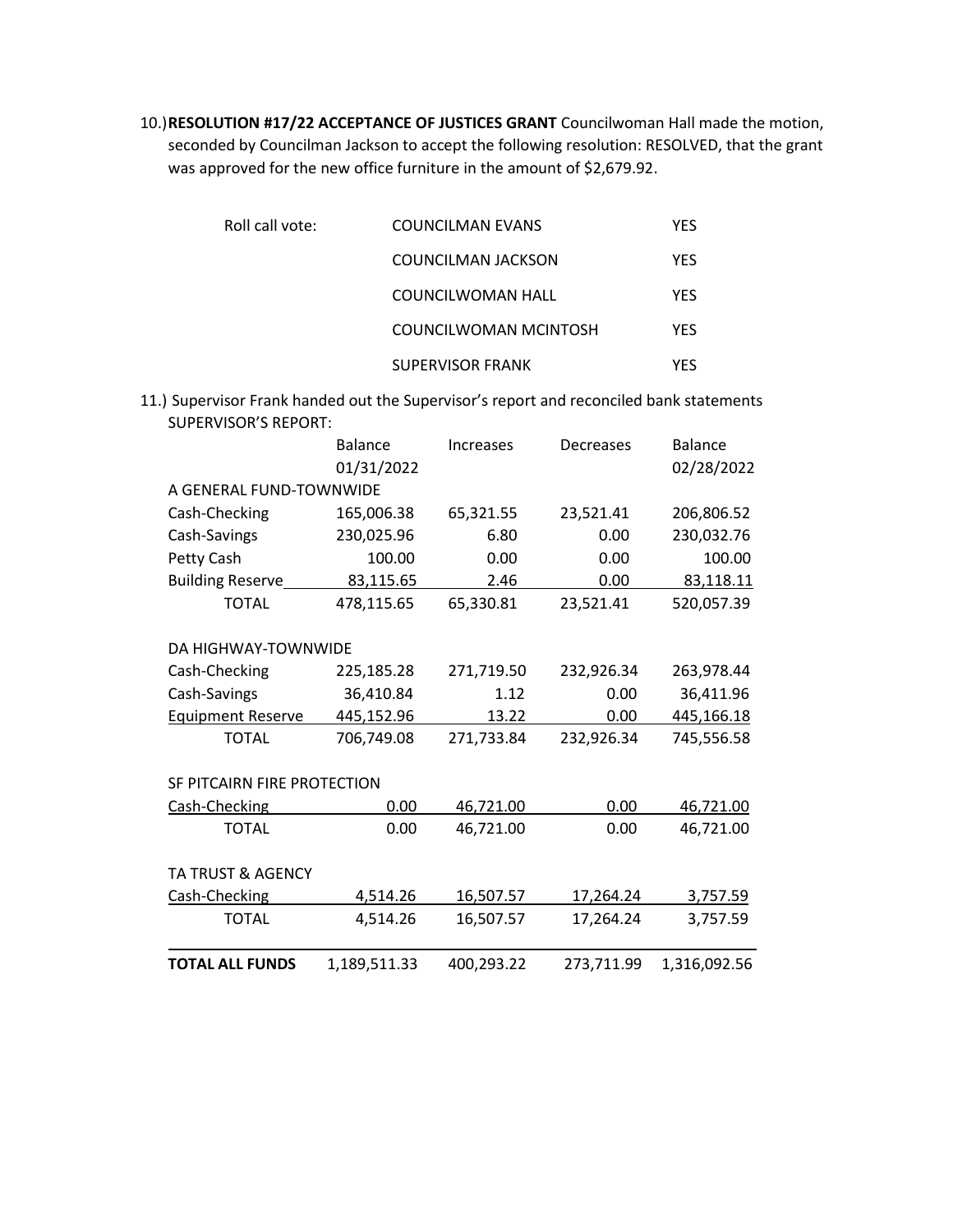12.) **RESOLUTION #18/22 BUDGETARY TRANSFERS** Councilman Evans made the motion, seconded by Councilwoman McIntosh to accept the following resolution: RESOLVED, to accept that the Supervisor is and hereby authorized to make the following budgetary transfers.

| Roll call vote: | COUNCILMAN EVANS      | YFS |
|-----------------|-----------------------|-----|
|                 | COUNCILMAN JACKSON    | YFS |
|                 | COUNCILWOMAN HALL     | YES |
|                 | COUNCILWOMAN MCINTOSH | YFS |
|                 | SUPERVISOR FRANK      | YFS |

| <b>GENERAL FUND</b>           | \$15,000.00 |  |
|-------------------------------|-------------|--|
| FROM: A231 - BUILDING RESERVE | \$15,000.00 |  |
| TO: A200 CHECKING ACCOUNT     | \$15,000.00 |  |

## **GENERAL FUND-JOURNAL ENTRY**

| FROM: A201- SAVINGS ACCOUNT  | \$140,000.00 |
|------------------------------|--------------|
| TO: A200- CHECKING ACCOUNT   | \$140,000.00 |
| FROM: A5132.49 MISC.EXPENSES | \$161.61     |
| TO: A688 OTHER LIABILITIES   | \$161.61     |

\*CORRECT POSTING TO INCORRECT ACCOUNT IN DECEMBER 2021 OF COVID RELIEF & RECOVERY FUNDS.

13.)Highway News

• Superintendent McIntosh was absent and will give his report when he returns

14.) Supervisor Frank opened the floor to Public Comments:

- Councilman Jackson addressed Justice Tuttle about the dog warden case, Justice Bearor will contact him and keep the board updated.
- Councilman Jackson asked about getting tablets/laptops for each of the board members to save on all the paperwork.
- Deputy Jenack talked about her laptop and software they use in the Town of LeRay.
- Supervisor Frank will investigate pricing to bring up at the next meeting.
- Councilman Jackson asked if we should legally have a COVID plan. Deputy Jenack sent over a draft of Town of Diana's for an example. Supervisor Frank and Deputy Jenack will meet on Friday to write up a rough draft and present at the next meeting.